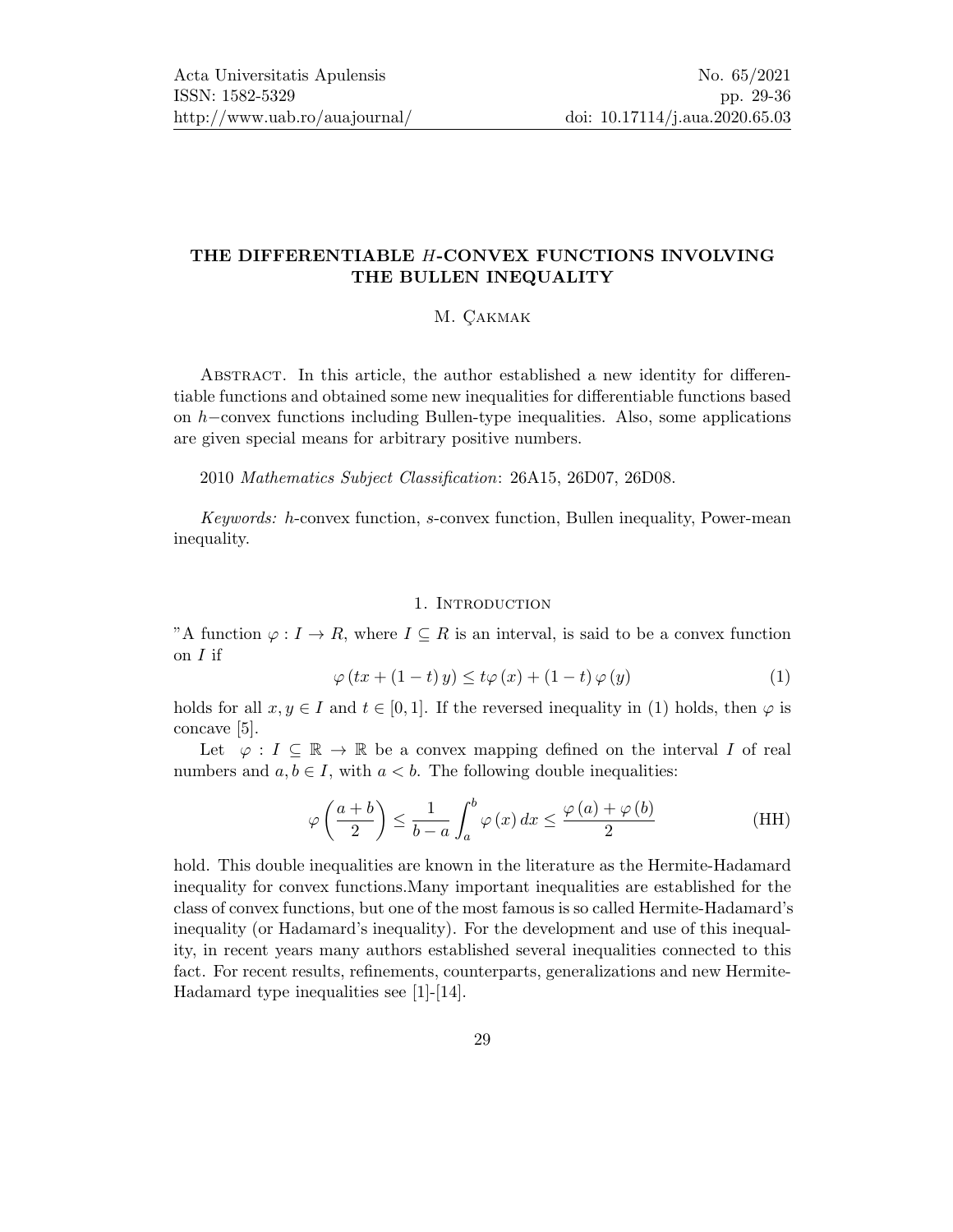The following inequality is well known in the literature as Bullen's inequality [\[8\]](#page-7-2);

$$
\frac{1}{b-a} \int_{a}^{b} \varphi(\varkappa) d\varkappa \le \frac{1}{2} \left[ \frac{\varphi(a) + \varphi(b)}{2} + \varphi\left(\frac{a+b}{2}\right) \right],
$$
 (B)

provided that  $\varphi : [a, b] \to \mathbb{R}$  is a convex function on  $[a, b]$ .

[\[5,](#page-6-0) [15\]](#page-7-3) We say that  $\varphi: I \to \mathbb{R}$  is a P-function or that  $\varphi$  belongs to the class  $P(I)$ if  $\varphi$  is nonnegative and for all  $x, y \in I$  and  $t \in [0, 1]$ , we have

$$
\varphi(tx + (1 - t)y) \le \varphi(x) + \varphi(y)
$$
\n(2)

Let  $s \in (0,1]$ . A function  $\varphi : (0,\infty] \to [0,\infty]$  is said to be s-convex in the first and second sense, respectively, if

$$
\varphi(tx+(1-t)y) \leq t^s \varphi(x) + (1-t^s) \varphi(y),
$$
  
\n
$$
\varphi(tx+(1-t)y) \leq t^s \varphi(x) + (1-t)^s \varphi(y),
$$
\n(3)

for all  $x, y \in (0, \infty]$  and  $t \in [0, 1]$ . The classes of s-convex functions is usually denoted by  $K_s^1, K_s^2$  [\[4,](#page-6-2) [9\]](#page-7-4).

[\[1,](#page-6-1) [16\]](#page-7-5)Let  $h: J \to \mathbb{R}$  be a nonnegative function,  $h \not\equiv 0$ . We say that  $\varphi: I \to \mathbb{R}$  is an h-convex function, or that  $\varphi$  belongs to the class  $SX(h, I)$ , if  $\varphi$  is nonnegative and for all  $x, y \in I$  and  $t \in (0, 1)$  we have

<span id="page-1-0"></span>
$$
\varphi(tx + (1-t)y) \le h(t)\varphi(x) + h(1-t)\varphi(y).
$$
\n(4)

If inequality [\(4\)](#page-1-0) is reversed, then  $\varphi$  is said to be h-concave, i.e.  $\varphi \in SV(h, I)$ . Obviously, if  $h(t) = t$ , then all nonnegative convex functions belong to  $SX(h, I)$  and all nonnegative concave functions belong to  $SV(h, I)$ ; if  $h(t) = 1$ , then  $SX(h, I) \supseteq$  $P(I)$ ; and if  $h(t) = t^s$ , where  $s \in (0, 1)$ , then  $SX(h, I) \supseteq K_s^2$ .

If  $\varphi$  is integrable on [a, b], then the average value of  $\varphi$  on [a, b] is

$$
\frac{1}{b-a} \int_{a}^{b} \varphi(x) dx.
$$
 (5)

 $[3]\varphi: I \subset R^+ \to R$  $[3]\varphi: I \subset R^+ \to R$  be an differentiable function on  $I^{\circ}$  with  $0 \leq i_1 < i_2$  and  $q \geq 1$ . If  $|\varphi'|^q$  be a convex function on I, then the following inequality holds:

<span id="page-1-1"></span>
$$
\left| \frac{1}{i_2 - i_1} \int_{i_1}^{i_2} \varphi(x) dx - \frac{1}{2} \left[ \frac{\varphi(i_1) + \varphi(i_2)}{2} + \varphi\left(\frac{i_1 + i_2}{2}\right) \right] \right| \tag{6}
$$
  

$$
\leq \frac{i_2 - i_1}{8} \left( \frac{1}{2} \right)^{1 + \frac{1}{q}} \times \left[ \left( \left( \varphi'(i_1) \right)^q + \left( \varphi'\left(\frac{i_1 + i_2}{2}\right) \right)^q \right)^{\frac{1}{q}}
$$

$$
+ \left( \left( \varphi'\left(\frac{i_1 + i_2}{2}\right) \right)^q + \left( \varphi'(i_2) \right)^q \right)^{\frac{1}{q}} \right].
$$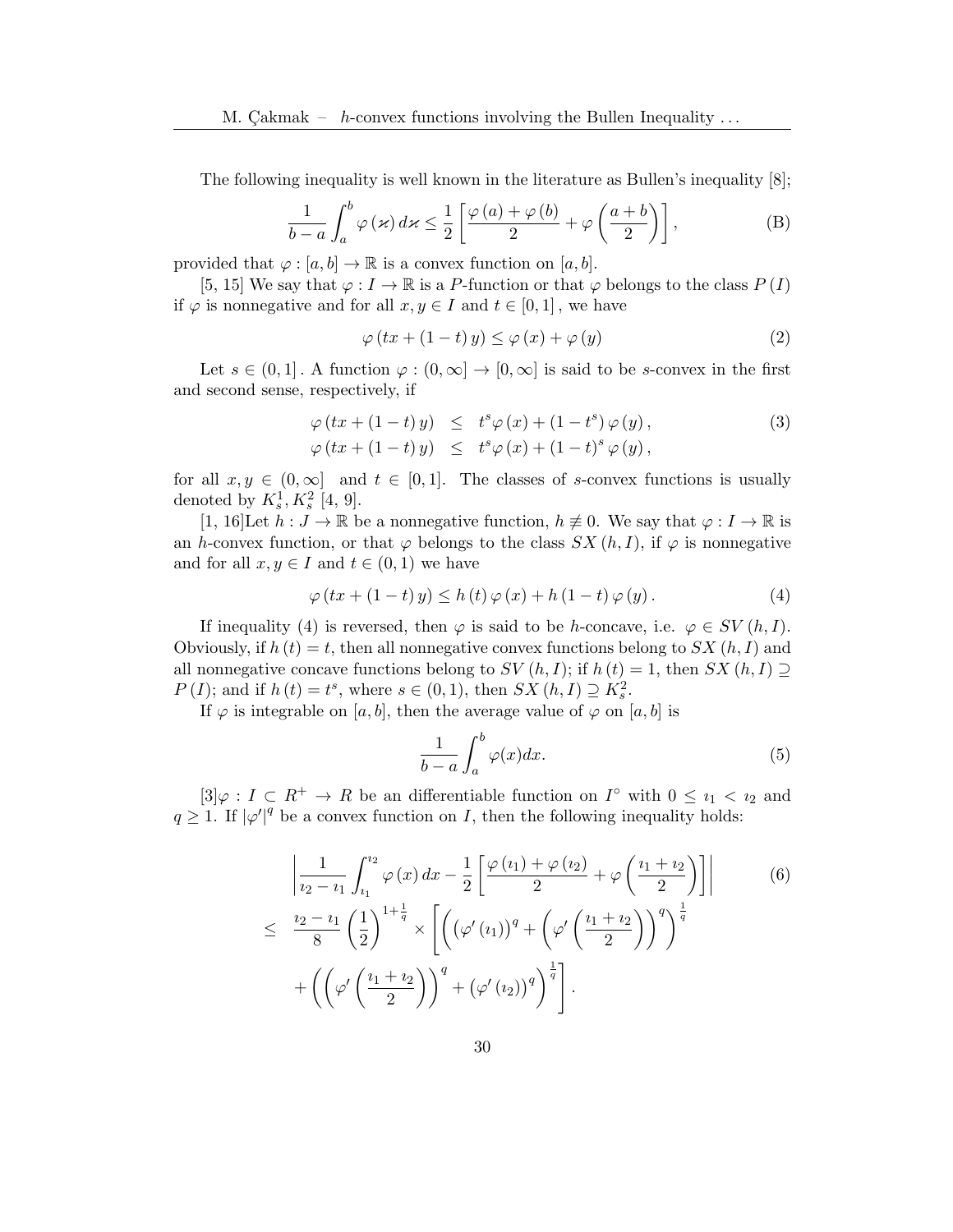In the present paper, Bullen inequality is developed by the means of using hconvexity. In the following section, the new identity is established for differentiable functions and new inequalities are obtained for h-convex functions involving Bullen inequality. Then some corollaries and remarks are given for a different type of convex functions. In the application section; it is given applications of the results from the main section for some special means."

# 2. Main Results

<span id="page-2-0"></span>**Lemma 1.** Let  $\varphi: I \to \mathbb{R}, I \subset \mathbb{R}$  be a differentiable mapping on  $I^{\circ}$ , and  $a, b \in I$  $I, a < b$ . If  $\varphi' \in L [a,b]$ ,  $t \in [0,1]$ ,  $c \in (0,\infty)$  and  $t \leq c$  then

$$
\frac{4c^2}{b-a} \left( \frac{\varphi(a) + \varphi(b)}{2} + \varphi\left(\frac{a+b}{2}\right) - \frac{2}{b-a} \int_a^b \varphi(x) dx \right)
$$
\n
$$
= \int_0^c (c-2t) \left[ \left( \varphi' \left( \frac{t}{c} a + \left(1 - \frac{t}{c}\right) \frac{a+b}{2} \right) + \varphi' \left( \frac{t}{c} \frac{a+b}{2} + \left(1 - \frac{t}{c}\right) b \right) \right) \right] dt.
$$
\n(7)

Here  $I^{\circ}$  denotes the interior of I.

Proof. It is obvious by utilizing integrating by parts.

<span id="page-2-1"></span>**Theorem 2.** Let  $I \subset [0,\infty)$ ,  $\varphi: I \to R$  be a differentiable function on  $I^{\circ}$  such that  $\varphi' \in L^1[a, b],$  where  $a, b \in I$  with  $a < b, t \in [0, 1], c \in (0, \infty)$  and  $t \leq c$ . If  $|\varphi'|^q$  is h-convex on [a, b] for  $q \geq 1$ , then the following inequalities hold

$$
\frac{4c^2}{b-a}\left|\frac{\varphi(a)+\varphi(b)}{2}+\varphi\left(\frac{a+b}{2}\right)-\frac{2}{b-a}\int_a^b\varphi(x)\,dx\right|
$$
\n
$$
\leq \left(\frac{c^2}{2}\right)^{1-\frac{1}{q}}
$$
\n
$$
\times \left[\left(\left|\varphi'(a)\right|^q \int_0^c |c-2t| h\left(\frac{t}{c}\right) dt+\left|\varphi'\left(\frac{a+b}{2}\right)\right|^q \int_0^c |c-2t| h\left(1-\frac{t}{c}\right) dt\right)^{\frac{1}{q}}
$$
\n
$$
+\left(\left|\varphi'\left(\frac{a+b}{2}\right)\right|^q \int_0^c |c-2t| h\left(\frac{t}{c}\right) dt+\left|\varphi'(b)\right|^q \int_0^c |c-2t| h\left(1-\frac{t}{c}\right) dt\right)^{\frac{1}{q}}\right].
$$

Proof. By Lemma [1](#page-2-0) and using the power-mean inequality, we have

$$
\frac{4c^2}{b-a}\left|\frac{\varphi(a)+\varphi(b)}{2}+\varphi\left(\frac{a+b}{2}\right)-\frac{2}{b-a}\int_a^b\varphi(x)\,dx\right|
$$
\n
$$
=\left|\int_0^c\left(c-2t\right)\left[\left(\varphi'\left(\frac{t}{c}a+\left(1-\frac{t}{c}\right)\frac{a+b}{2}\right)+\varphi'\left(\frac{t}{c}\frac{a+b}{2}+\left(1-\frac{t}{c}\right)b\right)\right)\right]dt\right|.
$$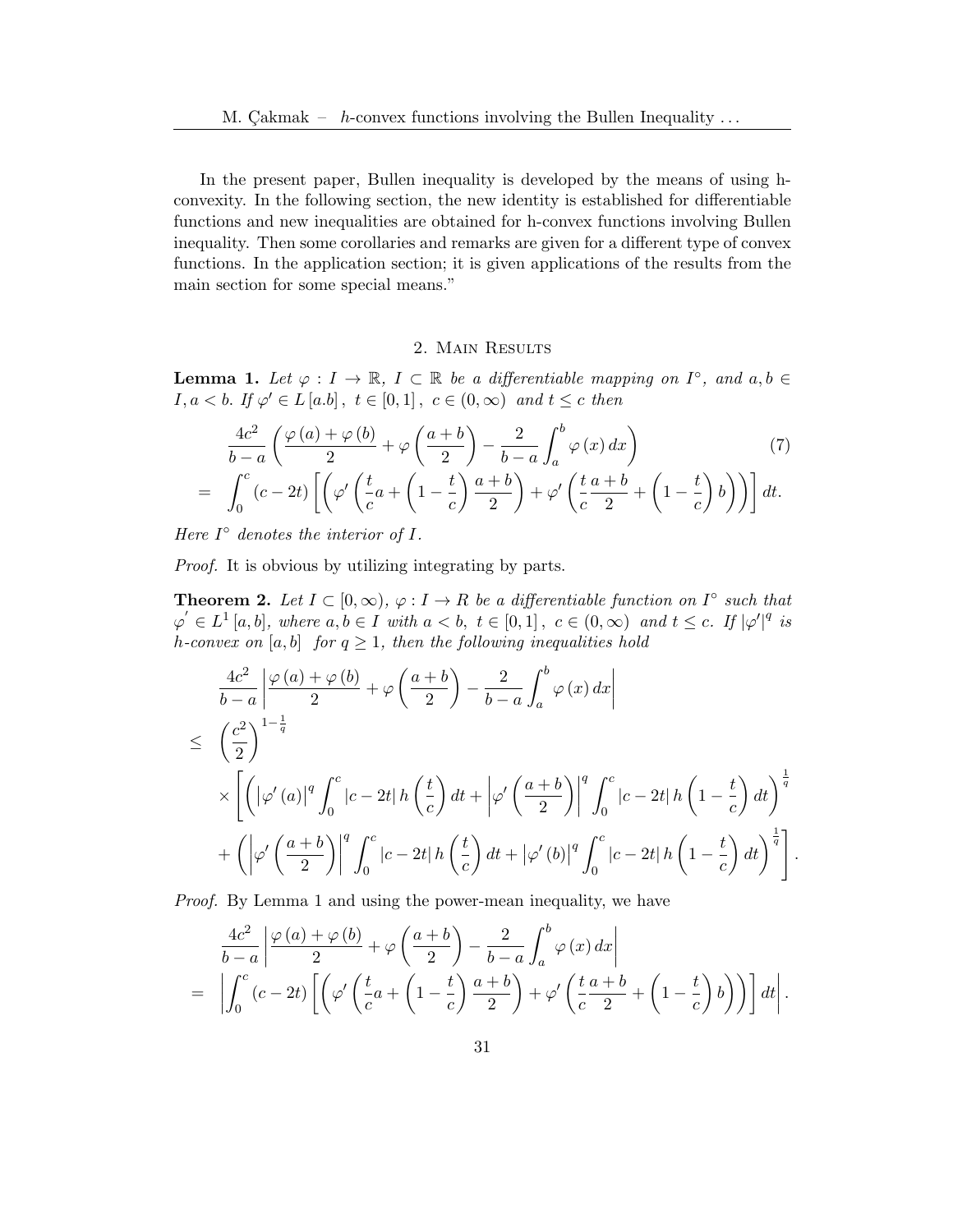$$
\leq \int_0^c |c - 2t| \left| \varphi' \left( \frac{t}{c} a + \left( 1 - \frac{t}{c} \right) \frac{a+b}{2} \right) + \varphi' \left( \frac{t}{c} \frac{a+b}{2} + \left( 1 - \frac{t}{c} \right) b \right) \right| dt
$$
\n
$$
\leq \left( \int_0^c |c - 2t| dt \right)^{1 - \frac{1}{q}} \left( \int_0^c |c - 2t| \left| \varphi' \left( \frac{t}{c} a + \left( 1 - \frac{t}{c} \right) \frac{a+b}{2} \right) \right|^q dt \right)^{\frac{1}{q}}
$$
\n
$$
+ \left( \int_0^c |c - 2t| dt \right)^{1 - \frac{1}{q}} \left( \int_0^c |c - 2t| \left| \varphi' \left( \frac{t}{c} \frac{a+b}{2} + \left( 1 - \frac{t}{c} \right) b \right) \right|^q dt \right)^{\frac{1}{q}}
$$
\n
$$
\leq \left( \frac{c^2}{2} \right)^{1 - \frac{1}{q}}
$$
\n
$$
\times \left[ \left( \left| \varphi'(a) \right|^q \int_0^c |c - 2t| h \left( \frac{t}{c} \right) dt + \left| \varphi' \left( \frac{a+b}{2} \right) \right|^q \int_0^c |c - 2t| h \left( 1 - \frac{t}{c} \right) dt \right)^{\frac{1}{q}}
$$
\n
$$
+ \left( \left| \varphi' \left( \frac{a+b}{2} \right) \right|^q \int_0^c |c - 2t| h \left( \frac{t}{c} \right) dt + \left| \varphi'(b) \right|^q \int_0^c |c - 2t| h \left( 1 - \frac{t}{c} \right) dt \right)^{\frac{1}{q}}
$$

where

$$
\int_0^c |c - 2t| \, dt = \frac{c^2}{2}.
$$

<span id="page-3-0"></span>**Corollary 3.** Let  $I \subset [0,\infty)$ ,  $\varphi: I \to R$  be a differentiable function on  $I^{\circ}$  such that  $\varphi' \in L^1[a, b],$  where  $a, b \in I$  with  $a < b$ . If  $|\varphi'|^q$  is h-convex on  $[a, b]$  for some fixed  $t \in [0,1]$  and  $q=1$ , then the following inequalities hold

$$
\frac{4}{b-a}\left|\frac{\varphi(a)+\varphi(b)}{2}+\varphi\left(\frac{a+b}{2}\right)-\frac{2}{b-a}\int_a^b\varphi(x)\,dx\right|
$$
  
\n
$$
\leq \left(\left|\varphi'(a)\right|+\left|\varphi'\left(\frac{a+b}{2}\right)\right|\right)\int_0^1\left|1-2t\right|h(t)\,dt
$$
  
\n
$$
+\left(\left|\varphi'(b)\right|+\left|\varphi'\left(\frac{a+b}{2}\right)\right|\right)\int_0^1\left|1-2t\right|h(1-t)\,dt.
$$

for  $c=1$ .

<span id="page-3-1"></span>*Proof.* Corollary [3](#page-3-0) is immediately deduced by setting  $q = 1$  in Theorem [2](#page-2-1) for  $c = 1$ . **Corollary 4.** If  $|\varphi'|^q$  is s-convex in the second sense on [a, b] for some fixed  $s \in (0,1]$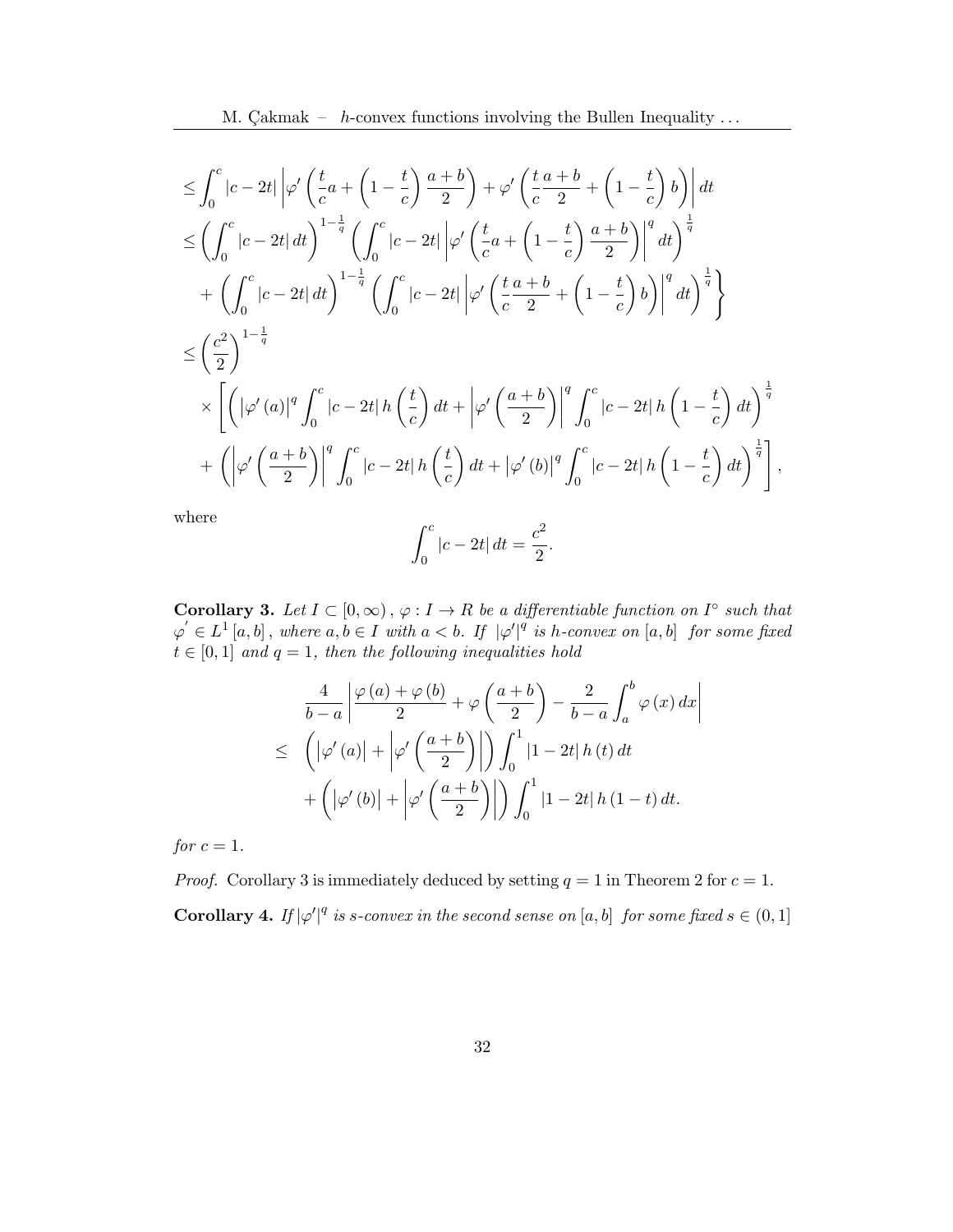and  $q \geq 1$ , then the following inequality holds:

$$
\frac{4}{b-a}\left|\frac{\varphi(a)+\varphi(b)}{2}+\varphi\left(\frac{a+b}{2}\right)-\frac{2}{b-a}\int_a^b\varphi(x)\,dx\right|
$$
\n
$$
\leq \left(\frac{1}{2}\right)^{1-\frac{1}{q}}\left(\frac{s}{(s+1)(s+2)}\right)^{\frac{1}{q}}
$$
\n
$$
\times\left[\left(\left|\varphi'(a)\right|^q+\left|\varphi'\left(\frac{a+b}{2}\right)\right|^q\right)^{\frac{1}{q}}+\left(\left|\varphi'\left(\frac{a+b}{2}\right)\right|^q+\left|\varphi'(b)\right|^q\right)^{\frac{1}{q}}\right].
$$

Proof. By Lemma [1](#page-2-0) and using the power-mean inequality, we have

$$
\frac{4c^{2}}{b-a}\left|\frac{\varphi(a)+\varphi(b)}{2}+\varphi\left(\frac{a+b}{2}\right)-\frac{2}{b-a}\int_{a}^{b}\varphi(x) dx\right|
$$
\n
$$
=\left|\int_{0}^{c}(c-2t)\left(\varphi'\left(\frac{t}{c}a+\left(1-\frac{t}{c}\right)\frac{a+b}{2}\right)+\varphi'\left(\frac{t}{c}\frac{a+b}{2}+\left(1-\frac{t}{c}\right)b\right)\right)dt\right|
$$
\n
$$
\leq \int_{0}^{c}|c-2t|\left|\varphi'\left(\frac{t}{c}a+\left(1-\frac{t}{c}\right)\frac{a+b}{2}\right)+\varphi'\left(\frac{t}{c}\frac{a+b}{2}+\left(1-\frac{t}{c}\right)b\right)dt\right|
$$
\n
$$
\leq \left(\int_{0}^{c}|c-2t|dt\right)^{1-\frac{1}{q}}\left(\int_{0}^{c}|c-2t|\left|\varphi'\left(\frac{t}{c}a+\left(1-\frac{t}{c}\right)\frac{a+b}{2}\right)\right|^{q}dt\right)^{\frac{1}{q}}
$$
\n
$$
+\left(\int_{0}^{c}|c-2t|dt\right)^{1-\frac{1}{q}}\left(\int_{0}^{c}|c-2t|\left|\varphi'\left(\frac{t}{c}\frac{a+b}{2}+\left(1-\frac{t}{c}\right)b\right)\right|^{q}dt\right)^{\frac{1}{q}}
$$
\n
$$
=\left(\frac{c^{2}}{2}\right)^{1-\frac{1}{q}}\left(\int_{0}^{c}|c-2t|\left(\left(\frac{t}{c}\right)^{s}|\varphi'(a)|^{q}+\left(1-\frac{t}{c}\right)^{s}|\varphi'\left(\frac{a+b}{2}\right)|^{q}\right)dt\right)^{\frac{1}{q}}
$$
\n
$$
+\left(\frac{c^{2}}{2}\right)^{1-\frac{1}{q}}\left(\int_{0}^{c}|c-2t|\left(\left(\frac{t}{c}\right)^{s}|\varphi'\left(\frac{a+b}{2}\right)\right|^{q}+\left(1-\frac{t}{c}\right)^{s}|\varphi'(b)|^{q}\right)dt\right)^{\frac{1}{q}}
$$
\n
$$
=\left(\frac{c^{2}}{2}\right)^{1-\frac{1}{q}}\left(\frac{c^{2}s}{s
$$

where

$$
\int_0^c |c - 2t| dt = \frac{1}{2}c^2,
$$
  

$$
\int_0^c |c - 2t| \left(\frac{t}{c}\right)^s dt = \int_0^c |c - 2t| \left(1 - \frac{t}{c}\right)^s dt = \frac{c^2s}{s^2 + 3s + 2}.
$$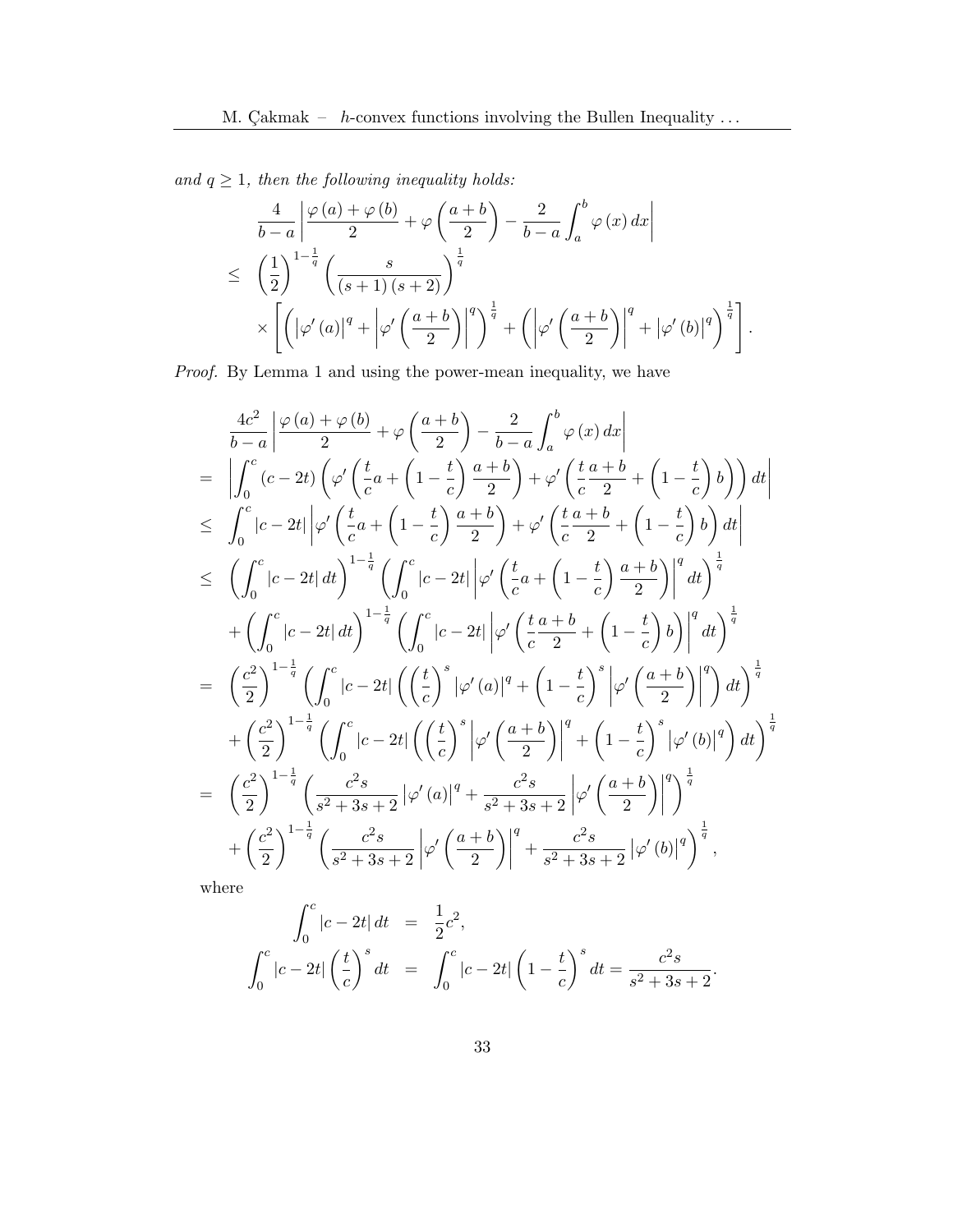**Remark 1.** If we take  $s = 1$  in Corollary [\(4\)](#page-3-1), then we get a Bullen type inequality

<span id="page-5-0"></span>
$$
\frac{8}{b-a}\left|\frac{\varphi(a)+\varphi(b)}{2}+\varphi\left(\frac{a+b}{2}\right)-\frac{2}{b-a}\int_a^b\varphi(x)\,dx\right|
$$
\n
$$
\leq \left(\frac{1}{3}\right)^{\frac{1}{q}}\left[\left(\left|\varphi'(a)\right|^q+\left|\varphi'\left(\frac{a+b}{2}\right)\right|^q\right)^{\frac{1}{q}}+\left(\left|\varphi'\left(\frac{a+b}{2}\right)\right|^q+\left|\varphi'(b)\right|^q\right)^{\frac{1}{q}}\right].
$$
\n(8)

**Remark 2.** Inequality [\(8\)](#page-5-0) gives better results than inequality [\(6\)](#page-1-1). In other words, the inequality  $(8)$  has a smaller upper bound than the inequality  $(6)$  in terms of determining the upper bound.

<span id="page-5-1"></span>**Corollary 5.** Under the assumption of Theorem [2,](#page-2-1) if  $|\varphi'|^q$  is  $P(I)$ , the following inequality holds:

$$
\frac{8}{b-a}\left|\frac{\varphi(a)+\varphi(b)}{2}+\varphi\left(\frac{a+b}{2}\right)-\frac{2}{b-a}\int_a^b\varphi(x)\,dx\right|
$$
  

$$
\leq \left(\left|\varphi'(a)\right|^q+\left|\varphi'\left(\frac{a+b}{2}\right)\right|^q\right)^{\frac{1}{q}}+\left(\left|\varphi'\left(\frac{a+b}{2}\right)\right|^q+\left|\varphi'(b)\right|^q\right)^{\frac{1}{q}}
$$

.

where

$$
\int_0^c |c - 2t| \, dt = \frac{c^2}{2}.
$$

*Proof.* Proof of Corollary [5](#page-5-1) is explicit by choosing  $h(t) = 1$  in Theorem [2.](#page-2-1)

# 3. Applications to Some Special Means

We consider the means for arbitrary positive numbers  $a, b \ (a \neq b)$  as follows;

The arithmetic mean:

$$
A(a,b) = \frac{a+b}{2}
$$

The generalized log-mean:

$$
L_p(a,b) = \left[\frac{b^{p+1} - a^{p+1}}{(p+1)(b-a)}\right]^{\frac{1}{p}}, \ p \in \mathbb{R} \setminus \{-1,0\}.
$$

Now, by using the result of second Section, we give some applications to some special means of real numbers.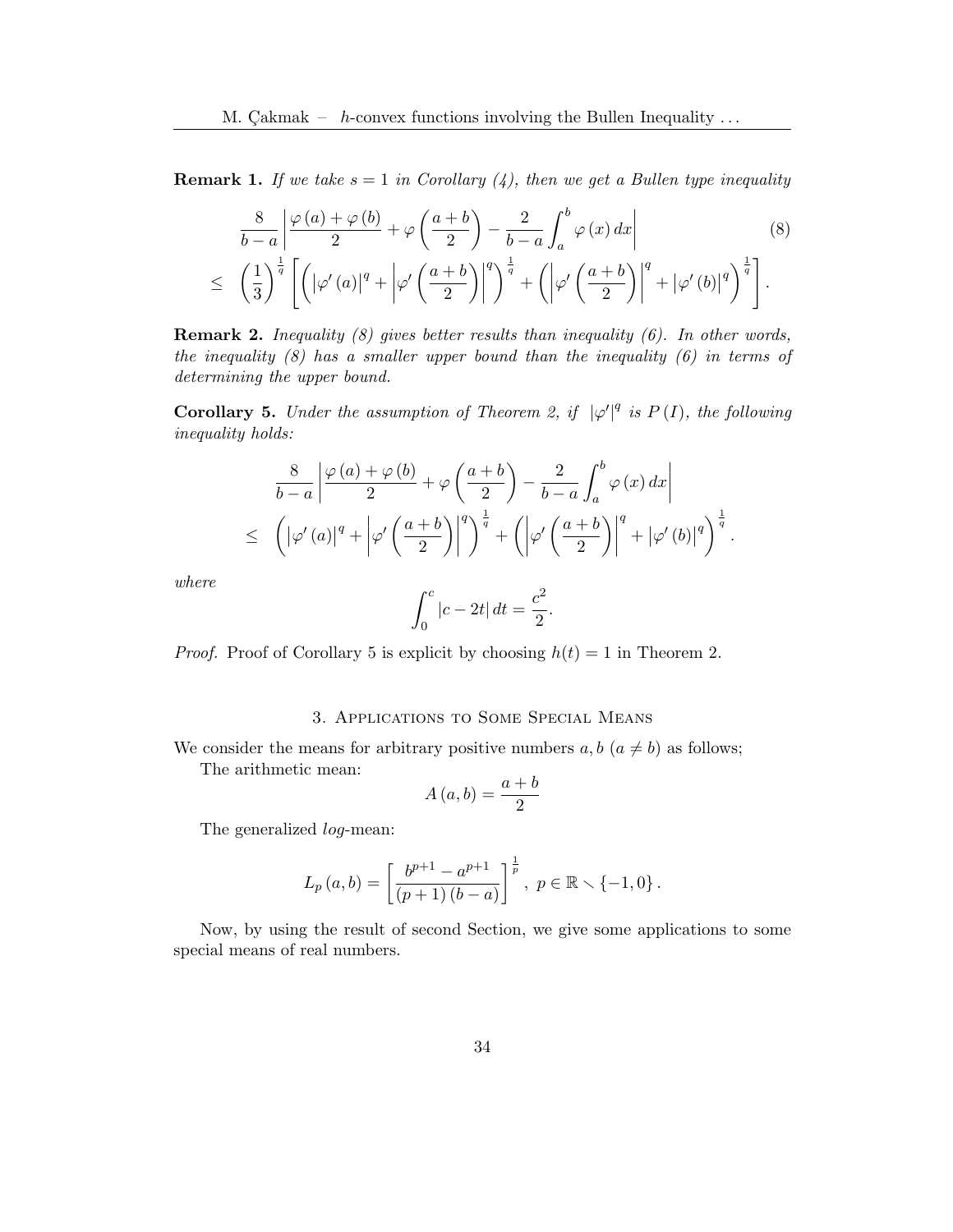**Proposition 1.** Let  $0 < a < b$ ,  $s \in (0,1)$ . Then the following inequalities hold:

$$
|A(a^{s},b^{s}) + A^{s}(a,b) - 2L_{s}^{s}(a,b)|
$$
  
\n
$$
\leq 2^{\frac{1}{q}-3} (b-a) \left( \frac{s^{q+1}}{(s+1)(s+2)} \right)^{\frac{1}{q}}
$$
  
\n
$$
\times \left[ \left( |a^{s-1}|^{q} + \left| \left( \frac{a+b}{2} \right)^{s-1} \right|^{q} \right)^{\frac{1}{q}} + \left( \left| \left( \frac{a+b}{2} \right)^{s-1} \right|^{q} + |b^{s-1}|^{q} \right)^{\frac{1}{q}} \right].
$$

Proof. The inequalities are derived from Corollary [4](#page-3-1) applied to the s-convex functions  $\varphi : \mathbb{R} \to \mathbb{R}, \varphi(x) = x^s, s \in (0,1), x \in [a,b] \text{ and } \varphi'(x) = sx^{s-1}, s \in (0,1),$  $x \in [a, b]$ . The details are disregarded.

**Proposition 2.** Let  $0 < a < b$ . Then the following inequalities hold:

$$
|A(a^{n},b^{n}) + A^{n}(a,b) - 2L_{n}^{n}(a,b)|
$$
  

$$
\leq \frac{n(b-a)}{8} \left( |a^{n-1}|^{q} + \left| \left( \frac{a+b}{2} \right)^{n-1} \right|^{q} \right)^{\frac{1}{q}} + \left( \left| \left( \frac{a+b}{2} \right)^{n-1} \right|^{q} + |b^{n-1}|^{q} \right)^{\frac{1}{q}}.
$$

*Proof.* In Corollary [5,](#page-5-1) if we choose  $\varphi(x) = x^n$ ,  $\varphi'(x) = nx^{n-1}$ , the proof is obvious. The details are disregarded.

#### **REFERENCES**

<span id="page-6-1"></span>[1] H. Angulo, J. Giménez, A. M. Moros, and K. Nikodem, On strongly h–convex functions, Ann. Funct. Anal. 2, 2 (2011), 85- 91.

[2] M. Bombardelli and S. Varošanec, *Properties of h-convex functions related to* the Hermite-Hadamard-Fejér inequalities, Comput. Math. Appl. 58 (2009), 1869-1877.

<span id="page-6-3"></span>[3] M. Cakmak, On some Bullen-type inequalities via conformable fractional integrals, J. Scientific Perspectives, 3, 4 (2019), 285-298.Doi : 1026900/jsp.3.030.

<span id="page-6-2"></span>[4] S.S. Dragomir, S. Fitzpatricks, The Hadamard's inequality for s-convex functions in the second sense, Demonstratio Math., 32, 4 (1999), 687-696.

<span id="page-6-0"></span>[5] S. S. Dragomir, J. Pečarić and L.E. Persson, Some inequalities of Hadamard type, Soochow J.Math., 21(1995), 335-241.

[6] S. S. Dragomir, Refinements of Hermite-Hadamard's inequality for convex functions, Tamsui Oxford J. of Math. Sci., 17, 2 (2001), 131–137.